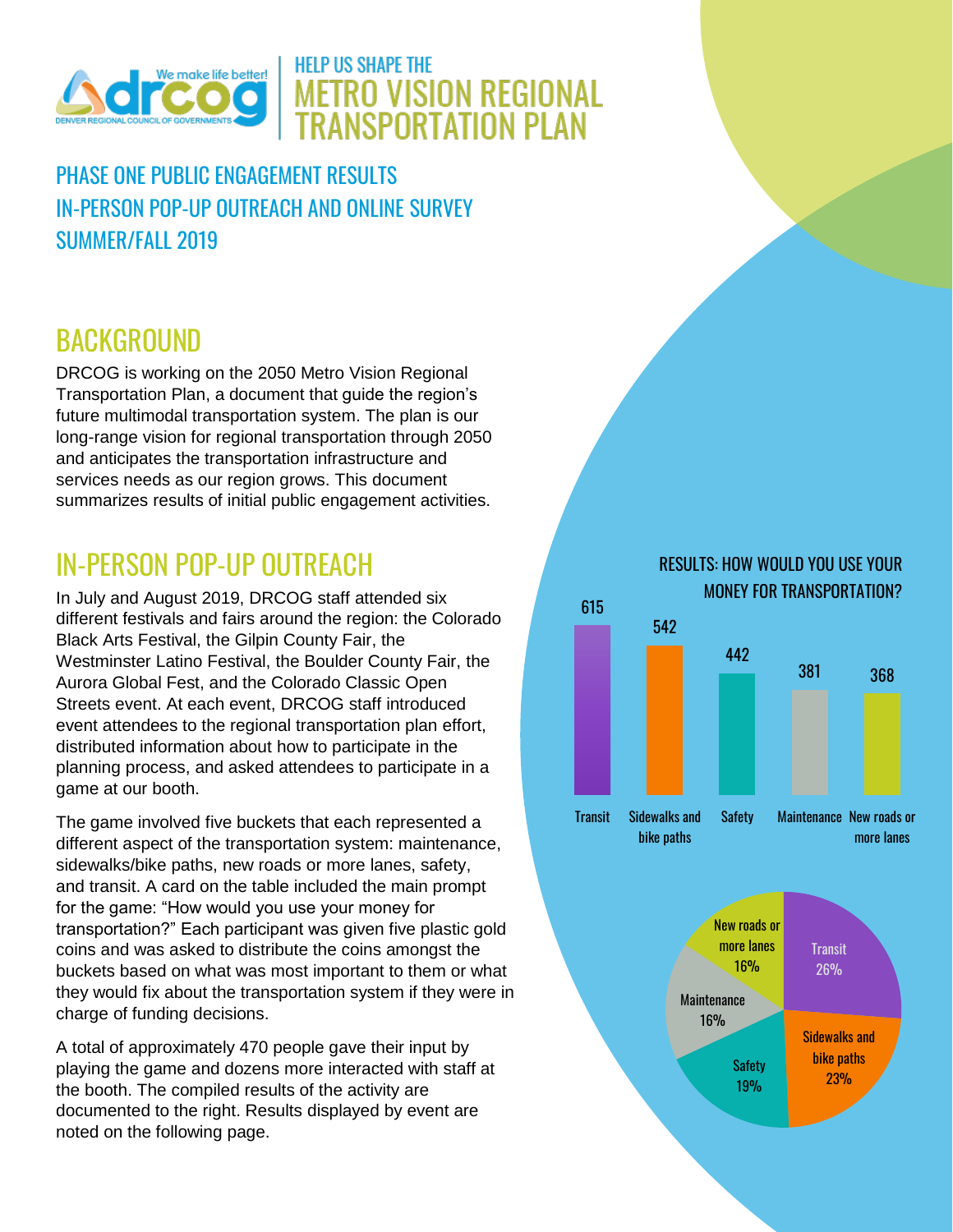

#### OBSERVATIONS:

Transit, sidewalks/bike paths, and safety received the most overall coins. Transit was the highest priority of attendees at the Colorado Black Arts Festival, the Westminster Latino Festival, and the Aurora Global Fest, and second-highest at the Colorado Classic and Boulder County Fair. Sidewalks and bike paths were rated highest at the Colorado Classic and Boulder County Fair, but received the least number of coins at the Colorado Black Arts Festival and the Westminster Latino Festival.

## ONI INF SURVFY

DRCOG hosted an online survey to solicit input from the public on several high-level questions to help inform the development of the plan. The first five questions were designed to understand the public's opinions about the current status of the regional transportation system, as well as their values and priorities for the future of transportation in the region. The final seven questions were entirely optional and served to document the demographics of respondents to better understand who participated in the survey. The survey was available in both Spanish and English.

**This survey is an engagement tool for collecting feedback from the public; it is not intended to express a scientific, statistically-valid representation of all of the region's residents.** Understanding the demographics of respondents through the optional questions helps us determine whether we need to use additional methods in the future to hear from a wider range of people in the region.

The survey was promoted through an eblast sent to over 2,700 people on existing DRCOG mailing lists as well as through multiple Spanish and English social media posts on Twitter, Facebook, and Instagram. The eblast requested additional distribution of the survey through each recipient's own organizations or networks.

Between September 4 and October 6, 2019, 594 people submitted responses to the survey. The majority of responses came from City & County of Denver residents (45 percent), followed by Arapahoe County (15 percent), and Jefferson County (14 percent). One percent of responses came from people living outside the DRCOG region. For a comparison of demographic characteristics of respondents to the regional population, see pages 11 and 12.

The remainder of this report documents the results of the survey and provides some observations about the responses, highlighting some of the variations in responses by residents of different counties. The results and responses from both this survey and the in-person outreach events will be used to inform the ongoing development of the plan.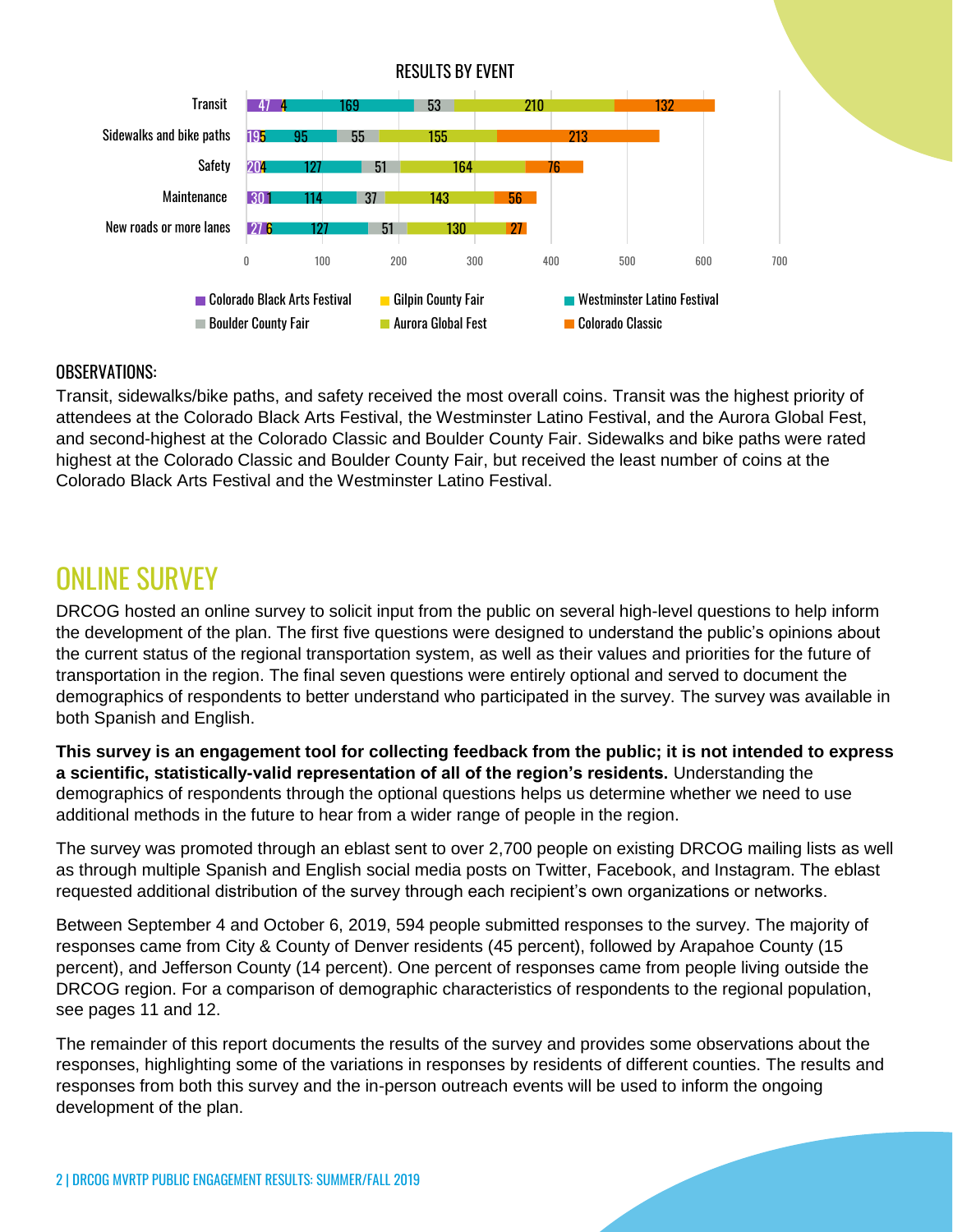# ONLINE SURVEY: SUMMARY OF RESPONSES BY QUESTION

## Q1: HOW WELL DO YOU THINK THE REGIONAL TRANSPORTATION SYSTEM IS DOING IN EACH OF THE AREAS LISTED BELOW? RATE EACH OF THEM ON A SCALE OF 1 TO 5, WITH 1 BEING "NOT WELL AT ALL" AND 5 BEING "VERY WELL".

#### OBSERVATIONS:

- ⟩ Residents rated the regional transportation system as average in most areas. Locating transit service near attractions and services received the highest average rating, while providing incentives for using types of transportation other than driving received the lowest rating.
- ⟩ Adams, Arapahoe, Douglas, and Jefferson gave lower ratings than Denver and Boulder to how well the region performs in expanding roads and highways and maintaining roads and highways.
- ⟩ Denver and Boulder gave lower ratings to locating transit service near attractions and services, using the latest technology, improving biking and walking options, and expanding public transit.



 $\blacksquare$  1 Not Well at All  $\blacksquare$  2  $\blacksquare$  3  $\blacksquare$  4  $\blacksquare$  5 Very Well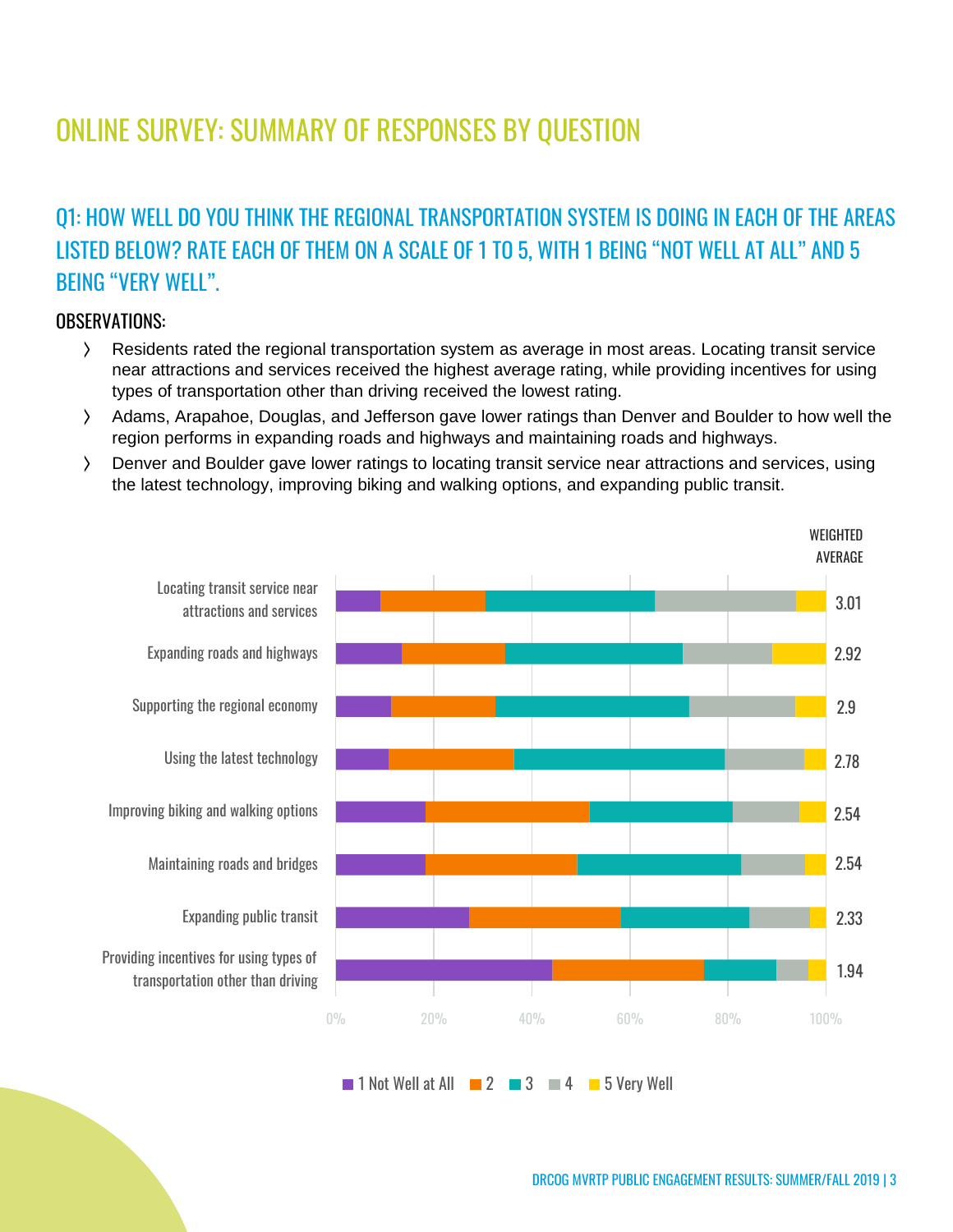## Q2: IN YOUR DAILY LIFE, WHAT IS YOUR MOST CRITICAL TRANSPORTATION CHALLENGE? SELECT THE ONE CHALLENGE THAT IS MOST CRITICAL TO YOU.

#### OBSERVATIONS:

- ⟩ Traffic congestion and delays was the most critical transportation challenge cited in every county but Denver, where lack of quality biking/walking options was the most critical challenge. Lack of quality transit service was also more often selected than traffic congestion and delays as the most critical challenge in Denver.
- ⟩ Adams County differed from other counties in that poorly maintained roads and bridges was the second most frequently selected transportation challenge, instead of lack of quality transit service or lack of quality biking/walking options.



#### "OTHER" WRITTEN RESPONSES:

Air pollution | Ride hailing for older adults, people in wheelchairs | Inefficient use of tax money | Construction disrupting sidewalks and bus routes | Roadway space for too many modes | At-grade train crossings | Poor traffic engineering and signal timing | No restrooms at transit stops | Dangerous scooters | Access to the mountains for recreation | HOV requirement of 3 people | Global warming and climate change | Lack of first and last mile solutions | No transportation challenges | More than one option or all of the above

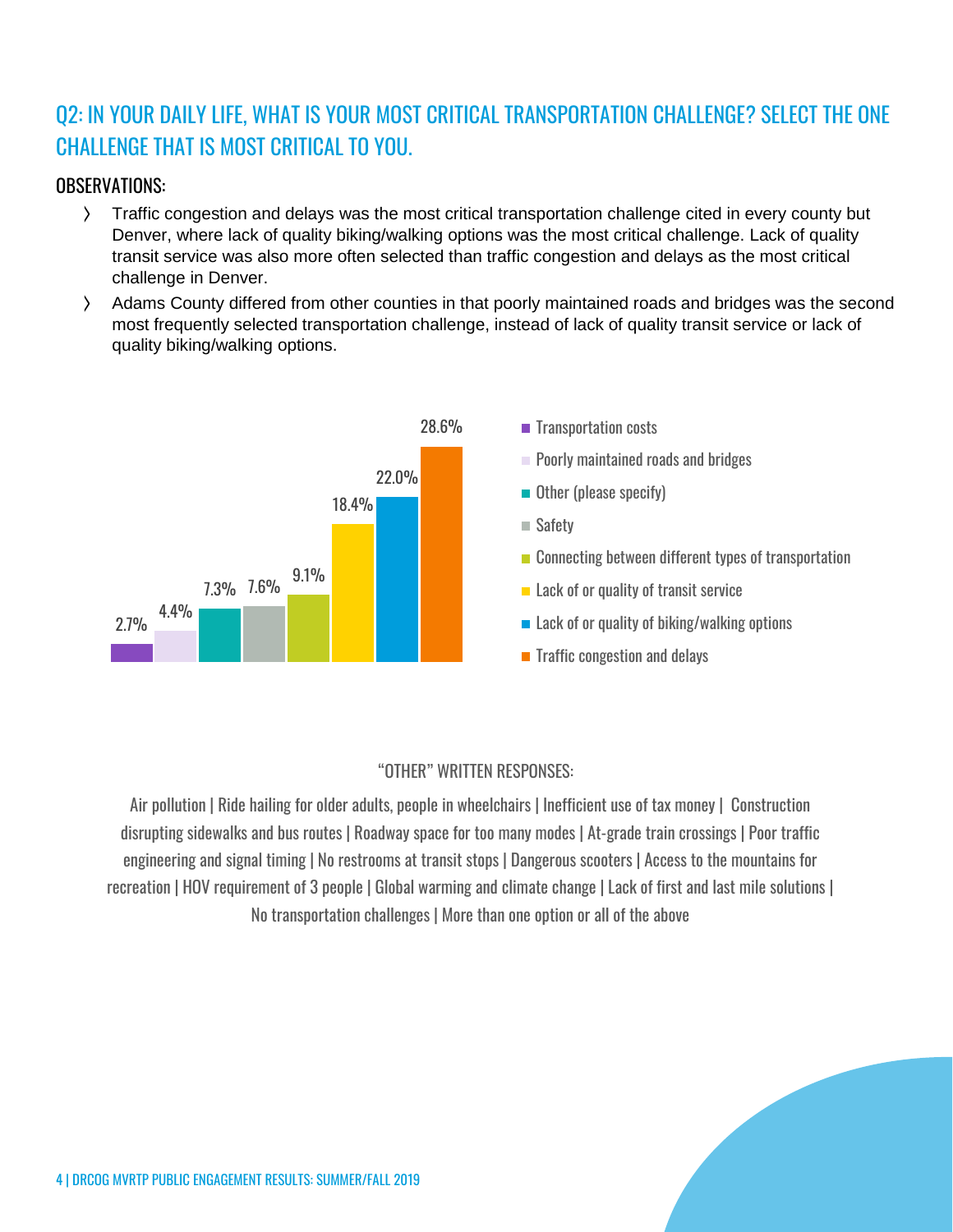## Q3: THE SUCCESS OF A TRANSPORTATION SYSTEM INVOLVES MANY DIFFERENT FACTORS. IN YOUR OPINION, WHICH FACTOR IS MOST IMPORTANT TO A SUCCESSFUL REGIONAL TRANSPORTATION SYSTEM?

#### OBSERVATIONS:

- ⟩ Transit was rated the most important overall, followed by people spending less time in traffic.
- ⟩ Transit was rated most important in four of the six largest counties.
- ⟩ People time was most important in Arapahoe and Douglas counties, and second most important in Adams and Jefferson.
- ⟩ In contrast to other counties, health was the second most frequently selected factor in Boulder County.
- ⟩ Equity was more frequently selected as most important in Adams County, compared to other counties.

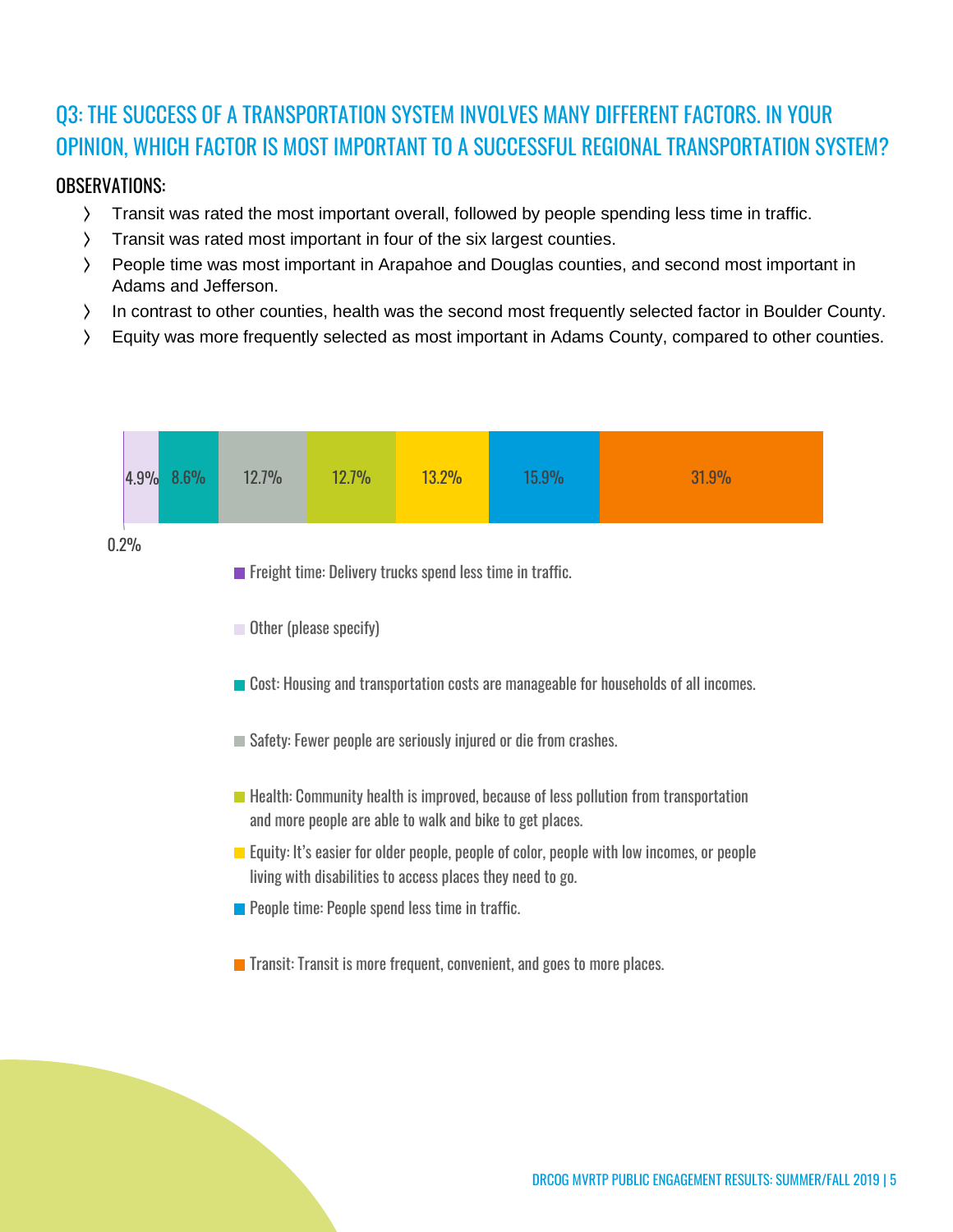### Q4: FUNDING IS LIMITED FOR TRANSPORTATION PROJECTS, SO IMPROVEMENTS MUST BE PRIORITIZED. PLEASE INDICATE WHETHER YOU THINK EACH OF THE FOLLOWING TRANSPORTATION PROJECTS SHOULD BE GIVEN A HIGH, MEDIUM, OR LOW PRIORITY FOR FUNDING, OR IF NO FUNDING SHOULD BE SPENT.

#### OBSERVATIONS:

- ⟩ Overall, respondents gave the highest priority to expanding or creating new bus routes and rail lines, adding more sidewalks and bicycle paths/lanes, maintenance of existing roads, highways, and bridges, and increasing frequency of existing transit service.
- ⟩ Boulder and Denver did not give as high of priority to maintenance of existing roads, highways and bridges as other counties.
- ⟩ Boulder and Denver were very similar in that residents gave the highest priority to expanding or creating new bus routes, adding more sidewalks and bicycle paths/lanes, and increasing the frequency of existing transit service.
- ⟩ Douglas County residents placed the highest priority on maintenance of existing roads, highways, and bridges, removing roadway bottlenecks, and using the latest technology to manage the existing transportation system.

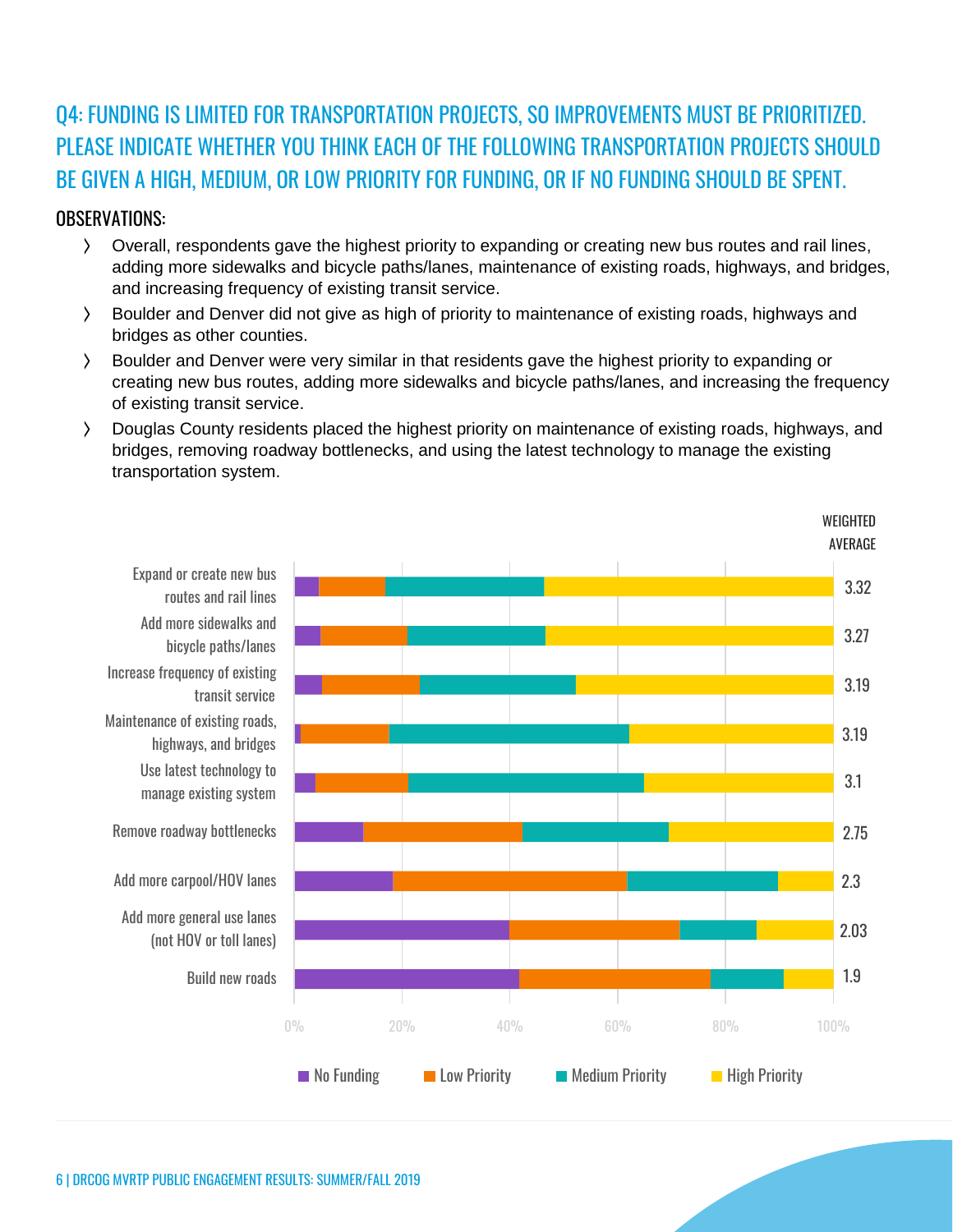## Q5: HOW IMPORTANT SHOULD EACH OF THE FOLLOWING FACTORS BE WHEN POLICYMAKERS ARE DEVELOPING TRANSPORTATION POLICIES & PLANS FOR THE DENVER REGION? RATE EACH OF THEM ON A SCALE OF 1 TO 5, WITH 1 BEING "NOT AT ALL IMPORTANT" AND 5 BEING "VERY IMPORTANT".

#### OBSERVATIONS:

- ⟩ Improving safety is important to all residents.
- ⟩ Reducing traffic congestion is more important to residents of counties such as Adams, Arapahoe, and Douglas.
- ⟩ Making travel times more reliable is also more important to residents of counties such as Arapahoe, Douglas, and Jefferson.
- ⟩ Providing convenient and useful travel choices besides driving alone, and reducing negative impacts on natural or built environment is more important to Denver and Boulder County residents.



 $\blacksquare$  1 Not at All Important  $\blacksquare$  2  $\blacksquare$  3  $\blacksquare$  4  $\blacksquare$  5 Very Important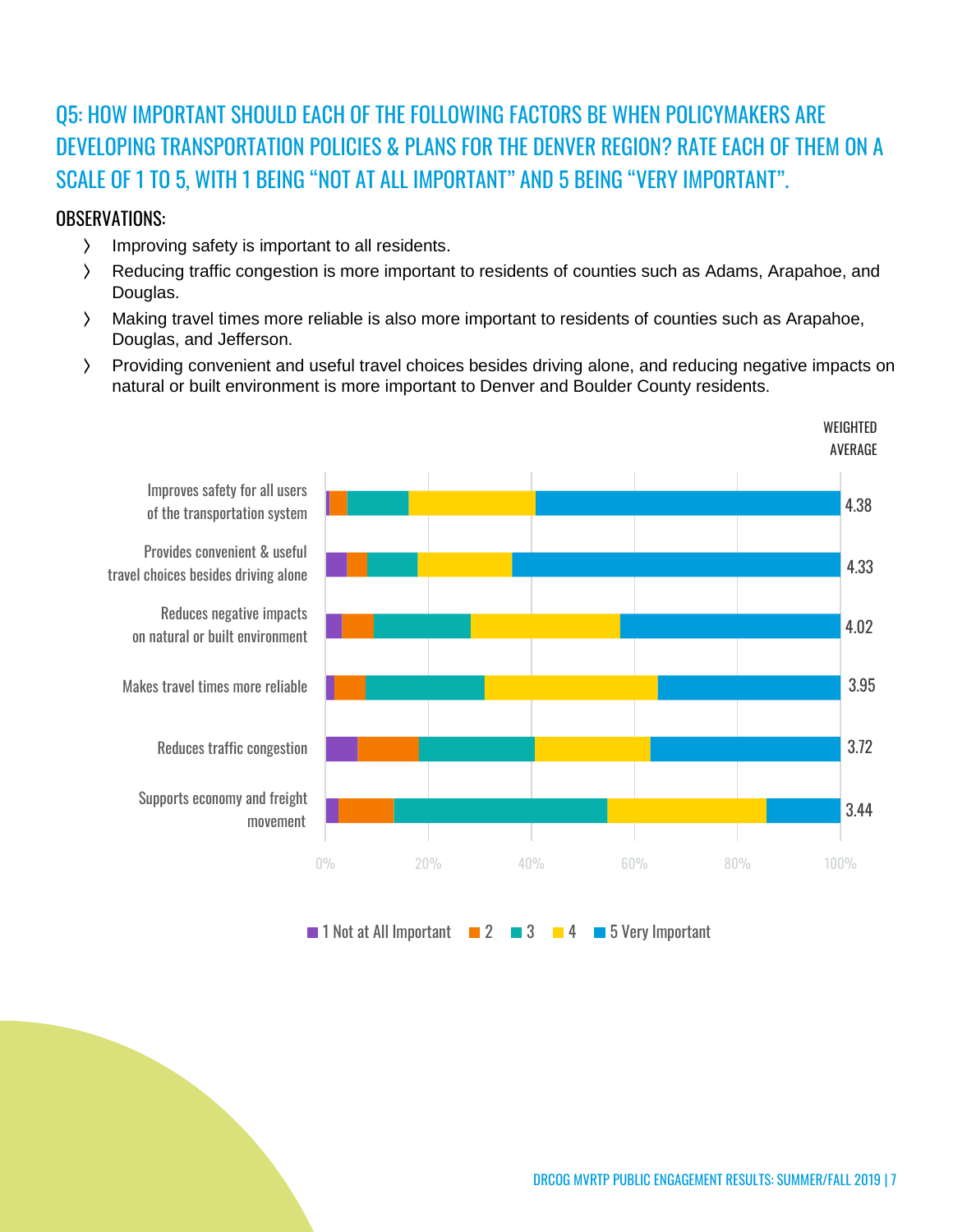## ONLINE PARTICIPANT DEMOGRAPHICS

594 people participated in the survey. In addition to the questions above, participants were also asked to provide optional demographic information to help DRCOG understand if our survey tool is reaching a representative group of people from the region. These results will allow us to better tailor our future outreach and ensure we hear a wide range of perspectives.

### Q6: IN WHICH COUNTY DO YOU LIVE?



### Q7: DURING A TYPICAL WEEK, WHICH OF THESE FORMS OF TRANSPORTATION DO YOU USE TO GET AROUND THE REGION? SELECT ALL THAT YOU USE.

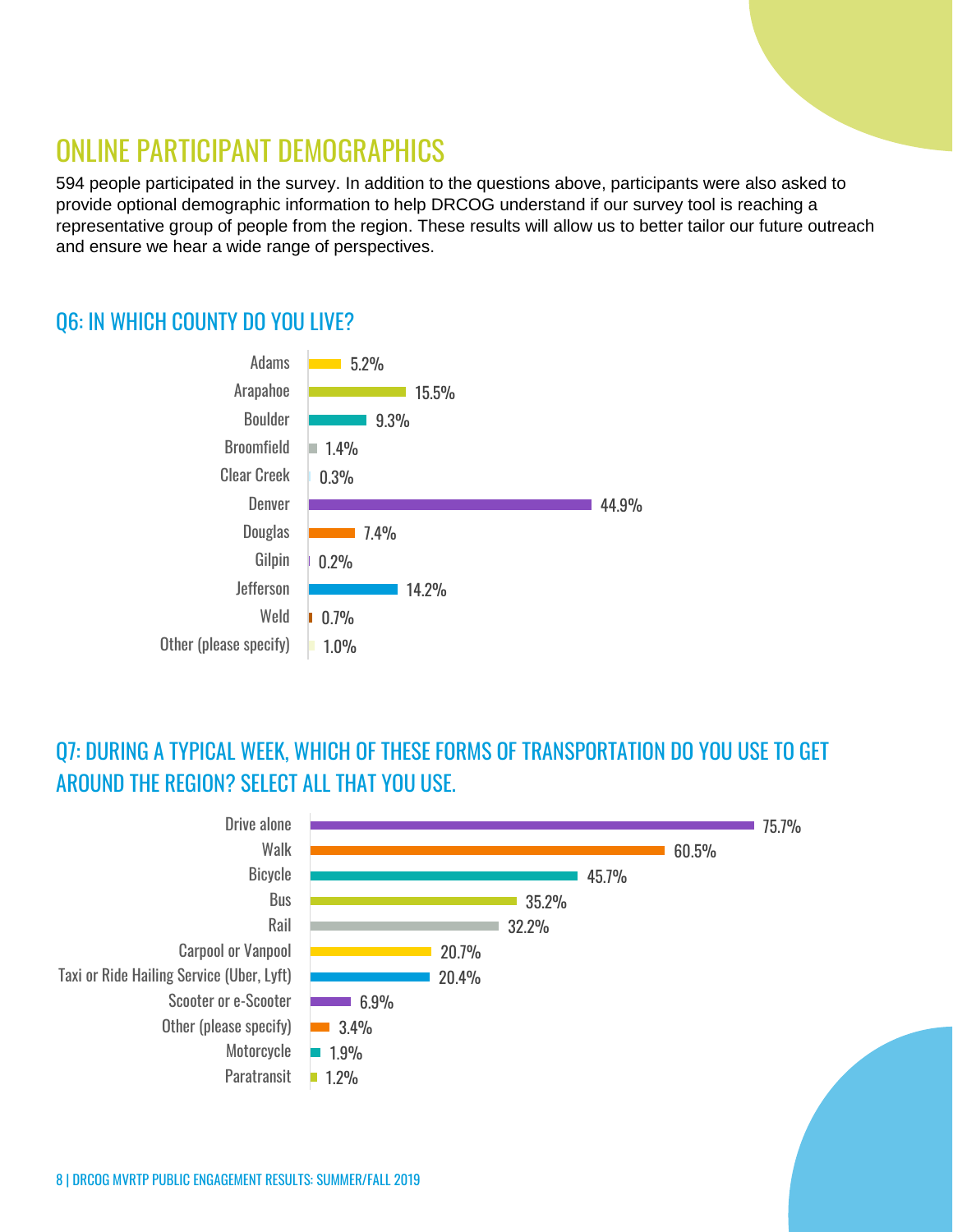### Q8: TO WHICH GENDER DO YOU MOST CLOSELY IDENTIFY?



### Q9: WHICH OF THESE OPTIONS BEST DESCRIBES YOUR ETHNICITY?

| White                                            |      | 80.8% |
|--------------------------------------------------|------|-------|
| Hispanic, Latino or Spanish Origin               | 5.2% |       |
| <b>Black or African American</b>                 | 1.9% |       |
| Asian or Asian American                          | 2.3% |       |
| <b>Pacific Islander</b>                          | 0.2% |       |
| American Indian/Native American or Alaska Native | 0.7% |       |
| Other or more than one of these options          | 2.8% |       |
| Prefer not to answer                             | 6.2% |       |

### Q10: WHAT IS YOUR AGE?

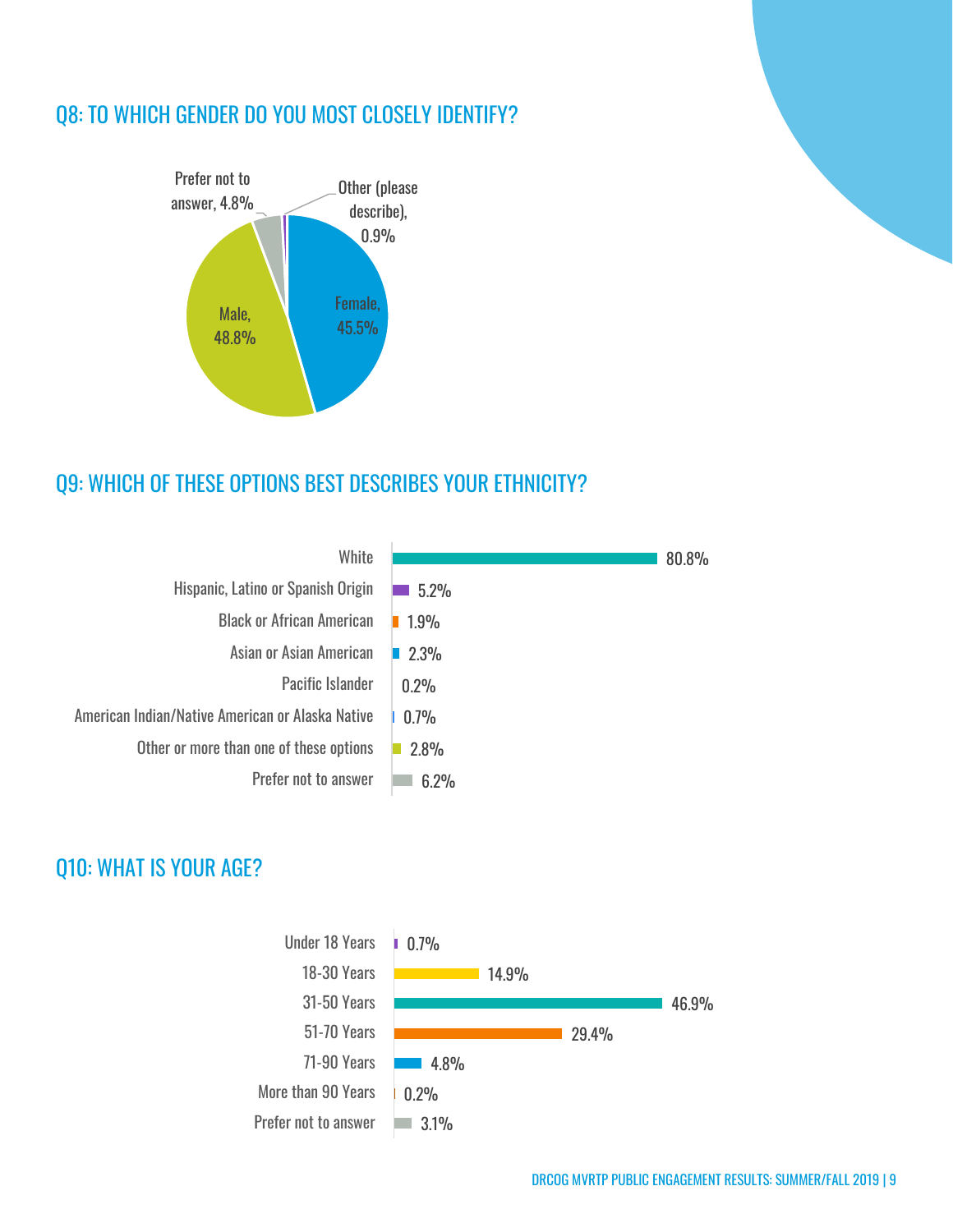### Q11: WHAT IS YOUR ANNUAL HOUSEHOLD INCOME, BEFORE TAXES?



### Q12: DO YOU HAVE ANY LIMITATIONS OR A DISABILITY THAT IMPACTS YOUR MOBILITY?



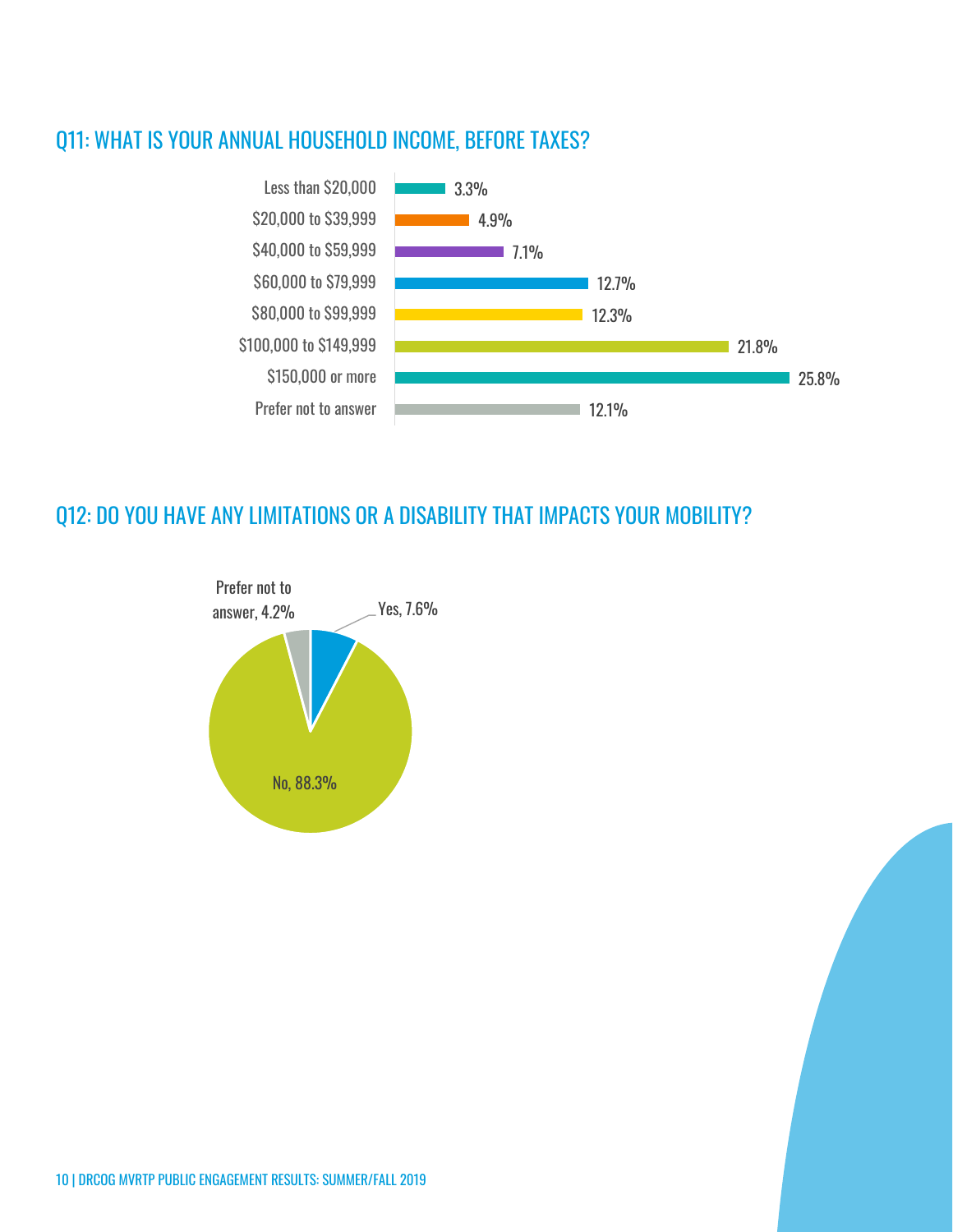# ONLINE PARTICIPANT COMPARISON TO REGIONAL POPULATION

The following tables help us analyze whether participants in the online survey were a representative group reflective of our diverse communities and broad range of experiences in our region. Groups that were underrepresented in respondent information by four percent or more are indicated in orange and groups that were overrepresented by four percent or more are indicated in blue.

| <b>COUNTY</b>                                                                   | PERCENT SURVEY RESPONDENTS | PERCENT OF POPULATION OF REGION |
|---------------------------------------------------------------------------------|----------------------------|---------------------------------|
| <b>Adams</b>                                                                    | 5.3%                       | 15.7%                           |
| Arapahoe                                                                        | 15.7%                      | 19.8%                           |
| <b>Boulder</b>                                                                  | 9.4%                       | 9.9%                            |
| <b>Broomfield</b>                                                               | 1.4%                       | 2.1%                            |
| <b>Clear Creek</b>                                                              | 0.3%                       | 0.3%                            |
| Denver                                                                          | 45.3%                      | 21.9%                           |
| <b>Douglas</b>                                                                  | 7.5%                       | 10.5%                           |
| Gilpin                                                                          | 0.2%                       | 0.2%                            |
| <b>Jefferson</b>                                                                | 14.3%                      | 17.6%                           |
| <b>SW Weld</b><br>Respondents (593) minus those living outside DRCOG region (6) | 0.7%                       | 2.0%                            |

| <b>GENDER</b>                                                                      | PERCENT SURVEY RESPONDENTS | <b>PERCENT OF POPULATION OF REGION</b> |
|------------------------------------------------------------------------------------|----------------------------|----------------------------------------|
| <b>Male</b>                                                                        | 51.3%                      | 49.8%                                  |
| Female                                                                             | 47.8%                      | 50.2%                                  |
| <b>Other (please describe)</b>                                                     | 0.9%                       | not available                          |
| $D_{\text{max}}$ and $L_{\text{max}}$ (FOO) actions for the state section $B$ (OO) |                            |                                        |

Respondents (582) minus "prefer not to answer" (28)

| <b>RACE</b>                                   | PERCENT SURVEY RESPONDENTS | PERCENT OF POPULATION OF REGION* |
|-----------------------------------------------|----------------------------|----------------------------------|
| <b>White</b>                                  | 86.2%                      | 86.7%                            |
| Hispanic, Latino or Spanish Origin            | 5.5%                       | 22.4%                            |
| <b>Black or African American</b>              | 2.0%                       | 6.4%                             |
| American Indian/Native American/Alaska Native | $0.7\%$                    | 1.7%                             |
| <b>Asian or Asian American</b>                | 2.4%                       | 5.2%                             |
| Pacific Islander                              | 0.2%                       |                                  |
| Other or more than one of these options       | 2.9%                       | Not available                    |

Respondents (579) minus "prefer not to answer" (36).

\*Does not include data for the portion of Weld County located within the DRCOG region. In addition, the Colorado Department of Local Affairs data differentiates by race (White, Black, American Indian, Asian/Pacific Islander) and ethnicity (Hispanic Origin or Not of Hispanic Origin), which allows for only a general comparison with the survey question. Data for Asian/Pacific Islander is combined.